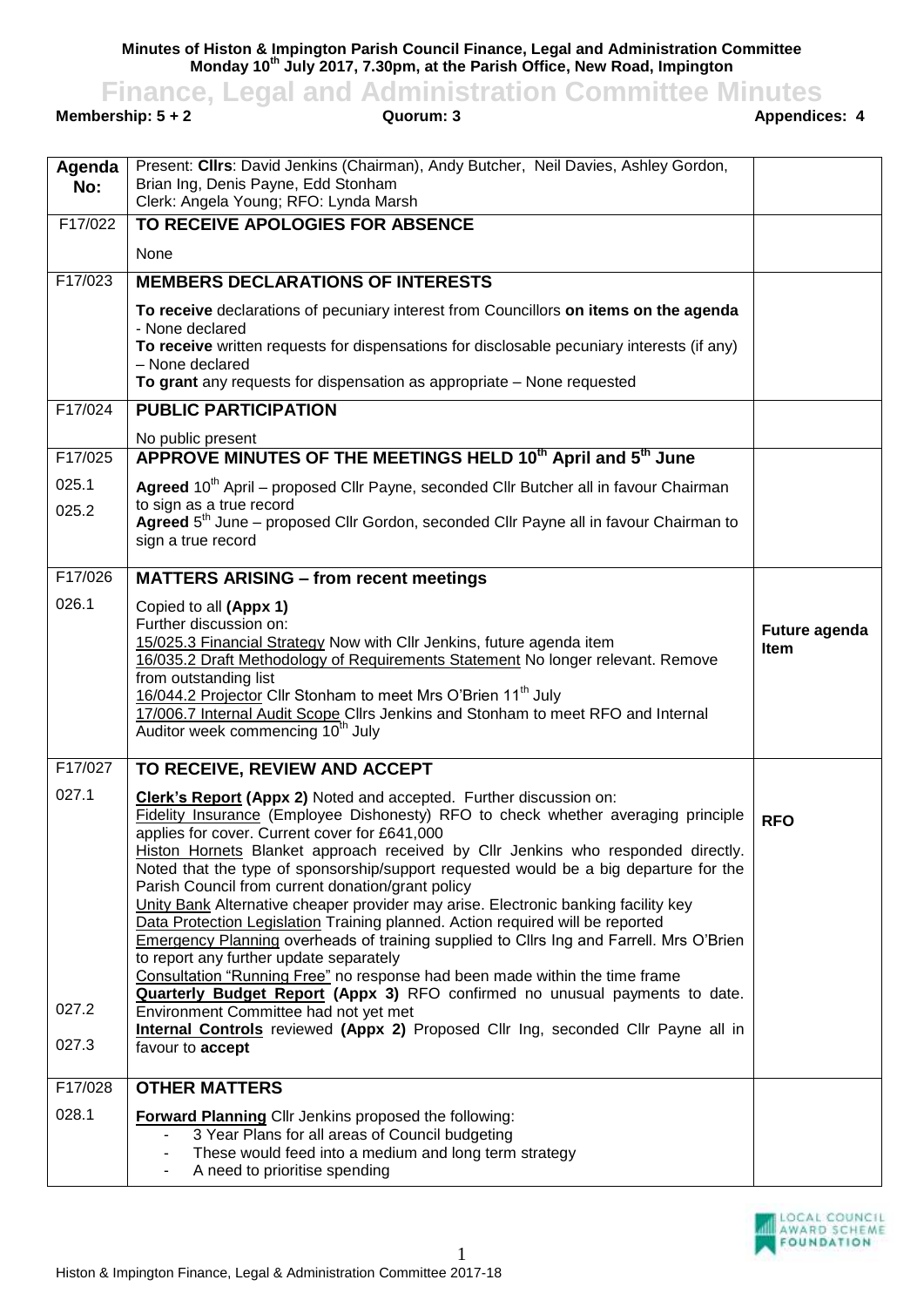| Agreed:<br>priorities to that cost; timeplan<br>to achieve<br>programme                                                                                                                                                     | CIIr Jenkins to email all Committees (cc FLA members) on objectives; what cost;<br>Cllrs Jenkins, Stonham and Butcher to draw up a template. Cllr Payne to offer<br>assistance to Environment Committee to complete<br>Follow up with workshop for all Committee Chairs and Deputy Chairs<br>All plans to be prepared (first cut) by November 2017<br>First cut plan to show new Council what the retiring Council planned and wanted<br>April 2018 more comprehensive plan and detail on budget estimates for 3 year                                                                                                                                                                                                                                                                                                                                                                                                                                                                                                                                                                                                                                                                                                                                                                                                                                                                                                                                                                                                                                                                                                                                                                                                                                                                               | <b>JDJ</b><br><b>JDJ/EWS/ALB</b><br><b>DWP</b> |
|-----------------------------------------------------------------------------------------------------------------------------------------------------------------------------------------------------------------------------|-----------------------------------------------------------------------------------------------------------------------------------------------------------------------------------------------------------------------------------------------------------------------------------------------------------------------------------------------------------------------------------------------------------------------------------------------------------------------------------------------------------------------------------------------------------------------------------------------------------------------------------------------------------------------------------------------------------------------------------------------------------------------------------------------------------------------------------------------------------------------------------------------------------------------------------------------------------------------------------------------------------------------------------------------------------------------------------------------------------------------------------------------------------------------------------------------------------------------------------------------------------------------------------------------------------------------------------------------------------------------------------------------------------------------------------------------------------------------------------------------------------------------------------------------------------------------------------------------------------------------------------------------------------------------------------------------------------------------------------------------------------------------------------------------------|------------------------------------------------|
| 028.2<br>Discussion on:<br>$\blacksquare$<br>$\blacksquare$<br>consultation"<br>Members reviewed Milton Road position:<br>$\blacksquare$<br>Ordinary meeting expected<br>lease for County Council<br>Two parts to decision: | <b>Resident Questionnaire (Appx 2)</b> Cllr Payne had proposed process for information<br>gathering on budgeting, the last questionnaire being December 2015<br>Remaining usefulness of current data<br>Need to understand the community's view on supportable Council tax increases<br>Opportunity to explain and educate on spending areas<br>Idea to split spend on sport and leisure<br>Future use of reserves once S106 moneys and Specified Reserves funds spent<br>- knock on effect on the other Capital Projects<br>Tie up with 3 year plans due to be identified November 2017<br>Milton Road development issues, including timetable of commitment<br>Some concern over lack of joined up thinking and future maintenance liabilities<br>Some concern over impact of delay on Milton Road project and "double"<br>The need for bold decisions by the Parish Council on occasion<br>Existing outstanding loans and repayment dates<br>A once in a lifetime opportunity to acquire open space at zero cost<br>Costs currently unknown, whether basic or extensive development<br>Working party to produce estimates and impact on precept level including<br>insurance, contractor rates, maintenance, fencing etc<br>Conditional Purchase Agreement would be ready for signing September, Extra<br>Opportunity to improve wellbeing of community for all ages<br>Annual running costs at Bypass Farm had been accepted when negotiating<br>Developers (Flagship) need Council's aspirations for open space, suggested by<br>community input, by 1 December 2017 for outline Planning Application Process<br>Community Park Working Party need time to produce and air their vision<br>Plans to consult on Milton Road costs first quarter of 2018<br>1. To acquire/support local services |                                                |
| 2. What to provide<br>028.3<br>028.4<br>given to land at rear of Manor Park                                                                                                                                                 | Proposed Cllr Ing, seconded Cllr Butcher 4 in favour 2 against and therefore AGREED<br>to run questionnaire during August 2017, with information gathered to be used as part of<br>process to provide a backup and mandate for decisions on signing of Conditional<br>Purchase Agreement of Milton Road land in September.<br>Responses to be maximised by use of website/Facebook etc<br>To Agree Finance for £15,000 Capital Bid from Highways Committee for Local<br><b>Highways Initiative Fund 2016-17 (Baptist Church Junction) (Appx 4) Copy of</b><br>presentation made to County Council by Cllr Legge will be circulated to all. Cllr Jenkins<br>outlined the history and clarified this was a request for an additional £5.5k to that already<br>agreed. Proposed Cllr Payne, seconded Cllr Ing all in favour and AGREED<br>To Agree process to submit projects to be put forward for use of Section 106<br>funding were planning permission granted for: S/0671/17/FL and S/0783/17/FL in<br>Histon & Impington All agreed to delegate to RFO, Clerk and Cllr Davies to propose<br>and submit projects to SCDC by 17 <sup>th</sup> July. Cllr Payne requested due consideration to be                                                                                                                                                                                                                                                                                                                                                                                                                                                                                                                                                                                                   | <b>NSD</b>                                     |